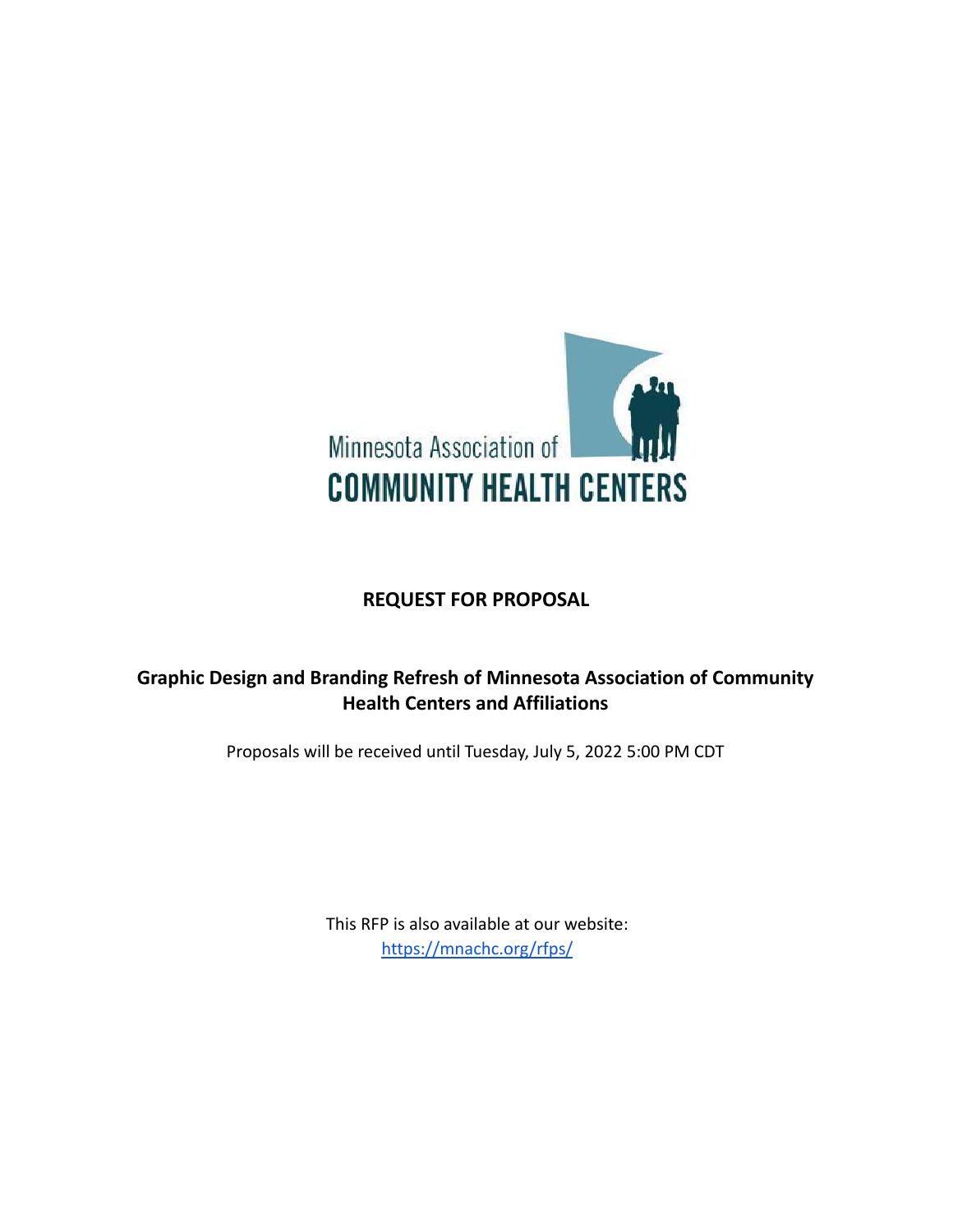

- 1. General Information
	- a. Purpose This request for proposal (RFP) is to solicit graphic design services (individuals or entities) for the Minnesota Association of Community Health Centers (MNACHC) and affiliations. The ideal candidate will develop strategies, ideas and tactics for communicating complex concepts through clean, professional and branded visual design. The candidate will work under direction and guidance from MNACHC's Director of Communications and Partnerships with input from key MNACHC staff.
	- b. Issuing Organization Minnesota Association of Community Health Centers, a 501(c)(4), not-for-profit organization that represents the interests of Minnesota's federally qualified health centers (FQHCs), also commonly referred to as, "Community Health Centers."
	- c. RFP Issued  $-$  June 1, 2022
	- d. Due Date for Proposals July 1, 2022
	- e. Description of Entity MNACHC (or "the Association") is a not-for-profit association incorporated in 1980 and located in Minneapolis, Minnesota. The Association supports Minnesota's Community Health Center network and its members in improving and maintaining the health and wellness of the state's local communities. The Community Health Centers that comprise this network are located in medically underserved areas throughout the state and function as part of the health care safety net, providing comprehensive primary and preventive care to people who would otherwise lack access to these services. The Association consists of all 17 Community Health Centers in Minnesota that collectively serve nearly 200,000 low-income Minnesotans on an annual basis.

MNACHC provides the following services to its member Community Health Centers: training and technical assistance for Health Centers in the areas of quality improvement, operations/finance, and regulatory compliance; representing member interests in state and national discussions related to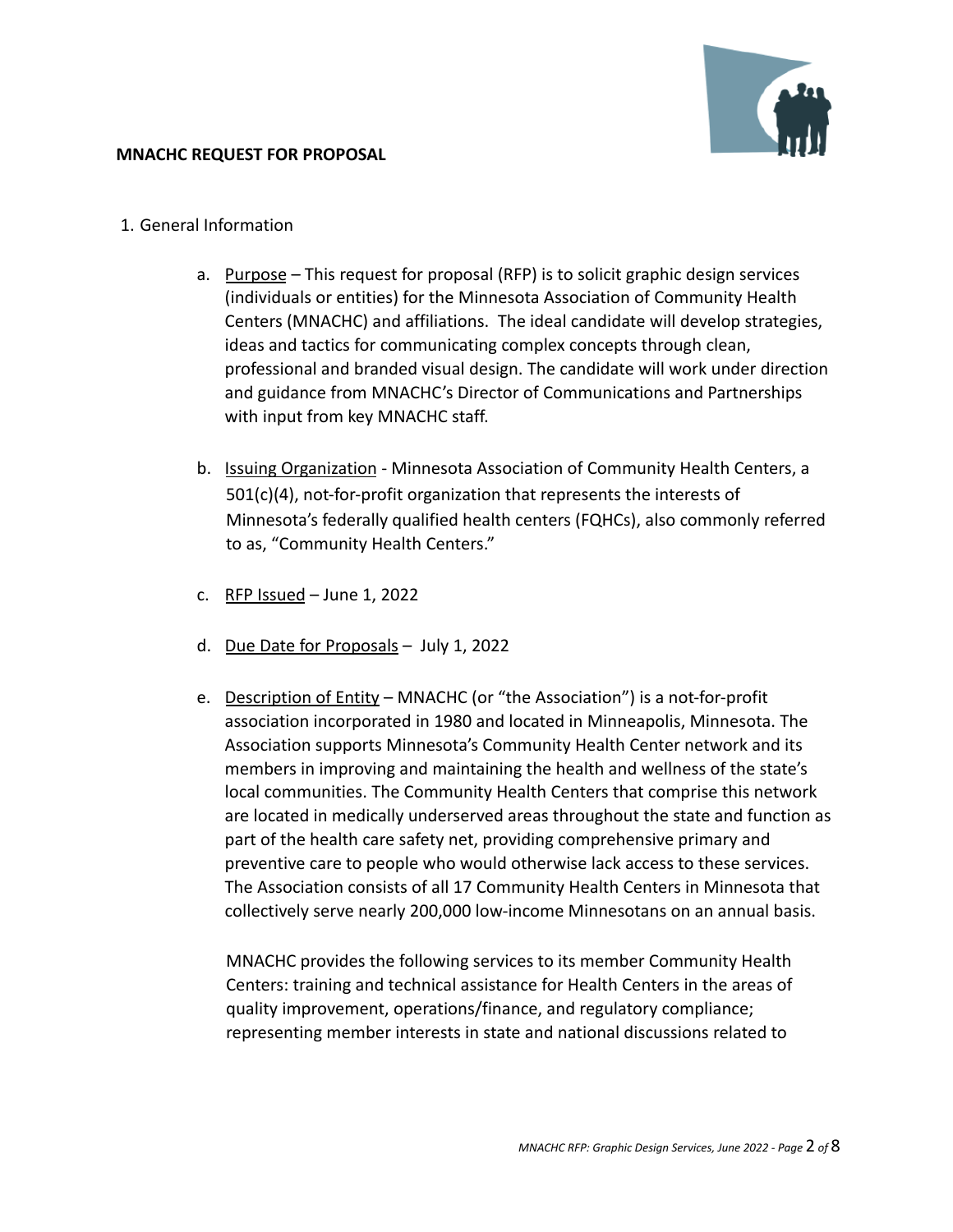

health care reform; and advocating for state and national policies in the interest of Health Centers.

MNACHC is governed by 17 Board members who are the Chief Executive Officers/Executive Directors of the member Community Health Centers. MNACHC employs 7 people and we are located at 2829 University Ave., SE, Minneapolis, MN 55414.

Health Centers are governed in federal statute under Section 330 of the Public Health Services Act (42 U.S.C. §245b).

- f. Services Desired MNACHC is seeking graphic design services to refresh digital, print and public facing materials. Specific components to be created and/or redesigned include, but are not limited to:
	- a Annual Report
	- b Policy briefs
	- c Sponsorship brochures
	- d Existing websites: [www.mnachc.org](http://www.mnachc.org), [www.mnhealthcenters.org](http://www.minnesotahealthcenters.org)
	- e Social media and digital media
	- f E- Newsletter
	- g Business materials including letterhead, business cards, PowerPoint templates
- g. Who may respond Agencies with expertise in graphic design, marketing, branding, and web-site design should respond to this RFP. Agencies certified as a small-owned business, Woman Owned Business, or Minority Owned Business will be preferred applicants.
- h. Contact for further information Sara Bolnick, Director of Communications & Partnerships sara.bolnick@mnachc.org

## **2. Summary**

The Minnesota Association of Community Health Centers (MNACHC) is seeking graphic design and branding services with the intent of promoting the state's 17 Community Health Centers with an updated and user-friendly design.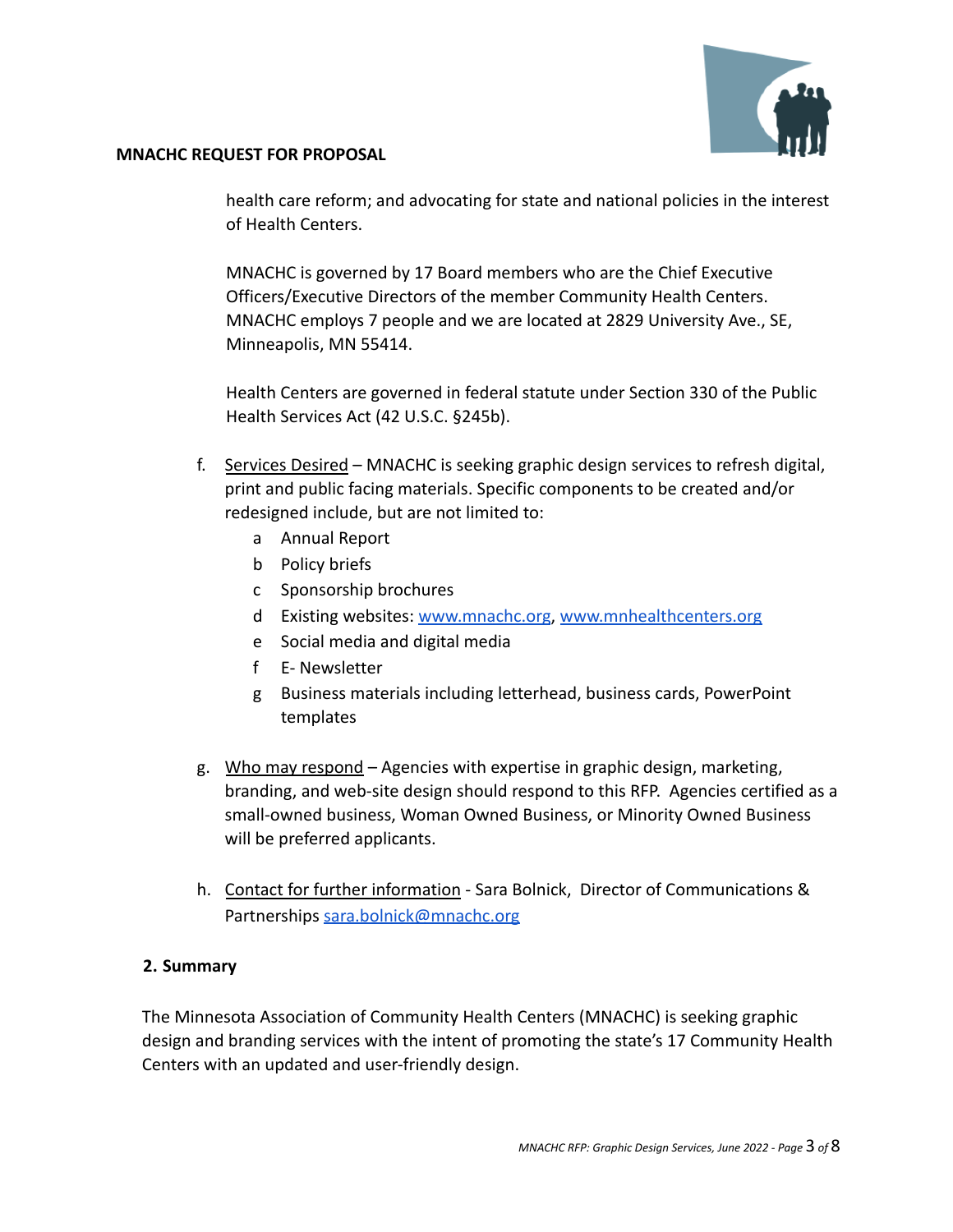

## **3. Scope of Services**

MNACHC is seeking an individual or entity to engage in the strategic development and design of a comprehensive style guide and creation of various public and member facing products as requested by MNACHC management:

The "Services" consist of, and the successful graphic designer shall provide, the following:

- 1. Conceptualize, design and deliver (in electronic format) compelling graphic-design material and user-friendly templates that may include infographics, illustrations, policy reports, annual reports, postcards, meeting programs, brochures, social media graphics, web graphics, email newsletter templates, and various other graphic and visual projects, as needed by MNACHC.
- 2. A specific focus for this RFP is infographic design. The ideal graphic design candidate must have expertise concepting and designing infographics to support key data/information.
- 3. The designer may be asked to gather stock photography for certain projects.
- 4. Depending on the project, some design concepts provided in the performance of the services must be suitable for printing by a separate contractor.
- 5. Upon acceptance of each design or concept, the graphic designer will provide MNACHC with a packaged mutually agreed upon design file and MNACHC will retain all intellectual property rights.
- 6. MNACHC anticipates awarding a contract for services in July 2022.

#### **4. Deliverables**

- Satisfy scope of work as outlined above.
- Stay within budget
- Provide detailed accounting of work performed under the terms of the contract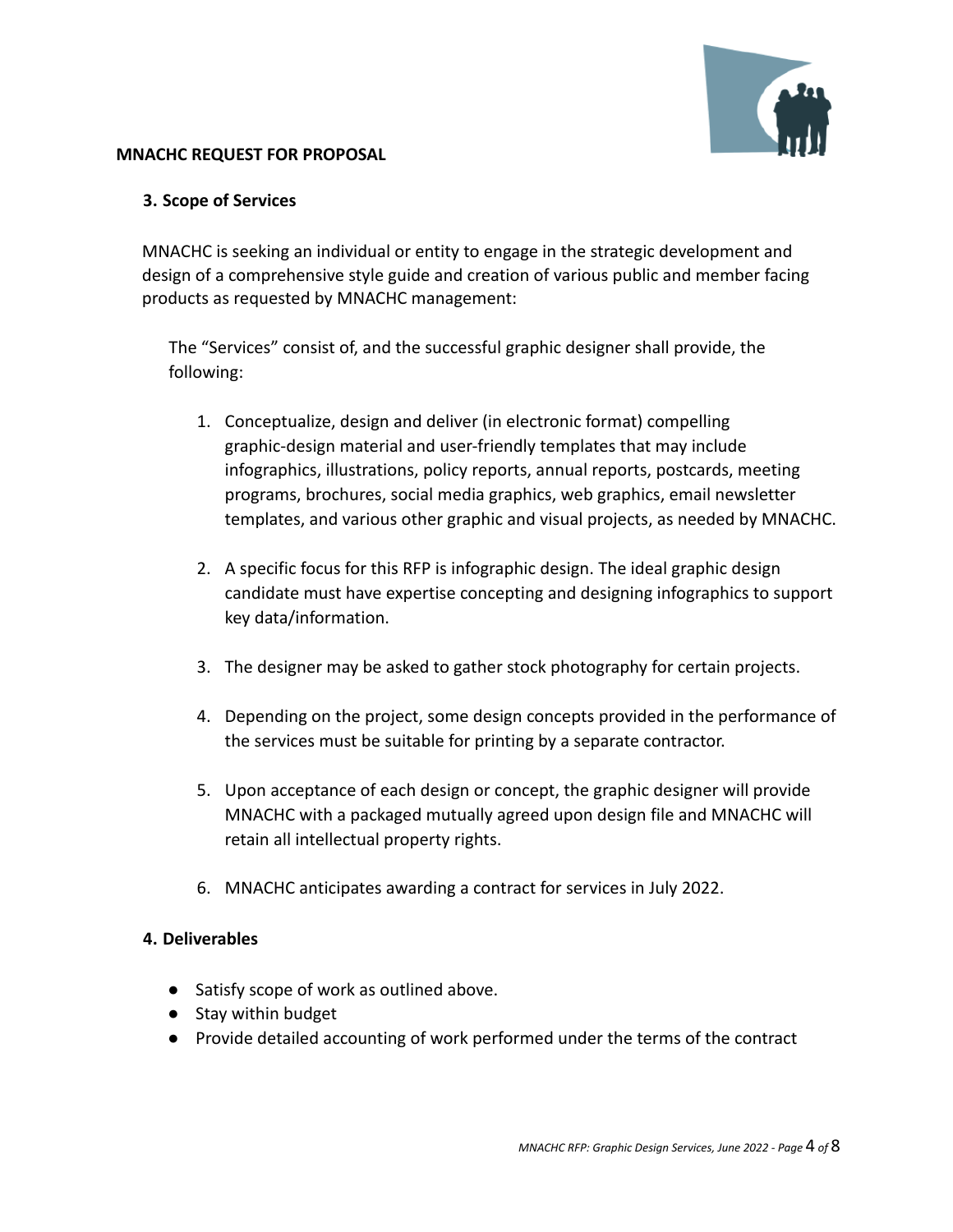

### **5. Timetable**

| June 1, 2022              | <b>RFP Issued</b>                          |
|---------------------------|--------------------------------------------|
| July 1, 2022              | Proposals Due                              |
| July 5 - July 8, 2022     | Face-to-Face Visits with Leading Proposers |
| July 14, 2022             | <b>Contract Award</b>                      |
| July 20 - October 1, 2022 | <b>Contract Period</b>                     |

#### **6. Selection Process**

MNACHC staff, MNACHC Committees, and selected MNACHC Board members will review all proposals. In evaluating proposals, staff will consider the responses to the selection criteria outlined in Section 9 of this RFP. In general, the criteria includes, but is not limited to, the following factors: experience working with community non-profit organizations and the healthcare industry, general reputation and experience working on behalf of low-income individuals in both rural and diverse communities. Section 9 of this RFP outlines the evaluation scoring methodology.

**7. Travel Budget –** Please note that there is no travel budget for this engagement. Should travel become necessary, the agency shall submit a request to MNACHC.

#### **8. Information Required by Respondents**

In responding to this RFP, please use the following format. Responses should be no more than fifteen (15) pages in length, plus attachments.

#### *Section 1 | Applicant Information*

Provide a point of contact and the name of your organization. Please indicate if you are an independent contractor or a multi-individual or corporate applicant.

#### *Section 2 | Capability Statement*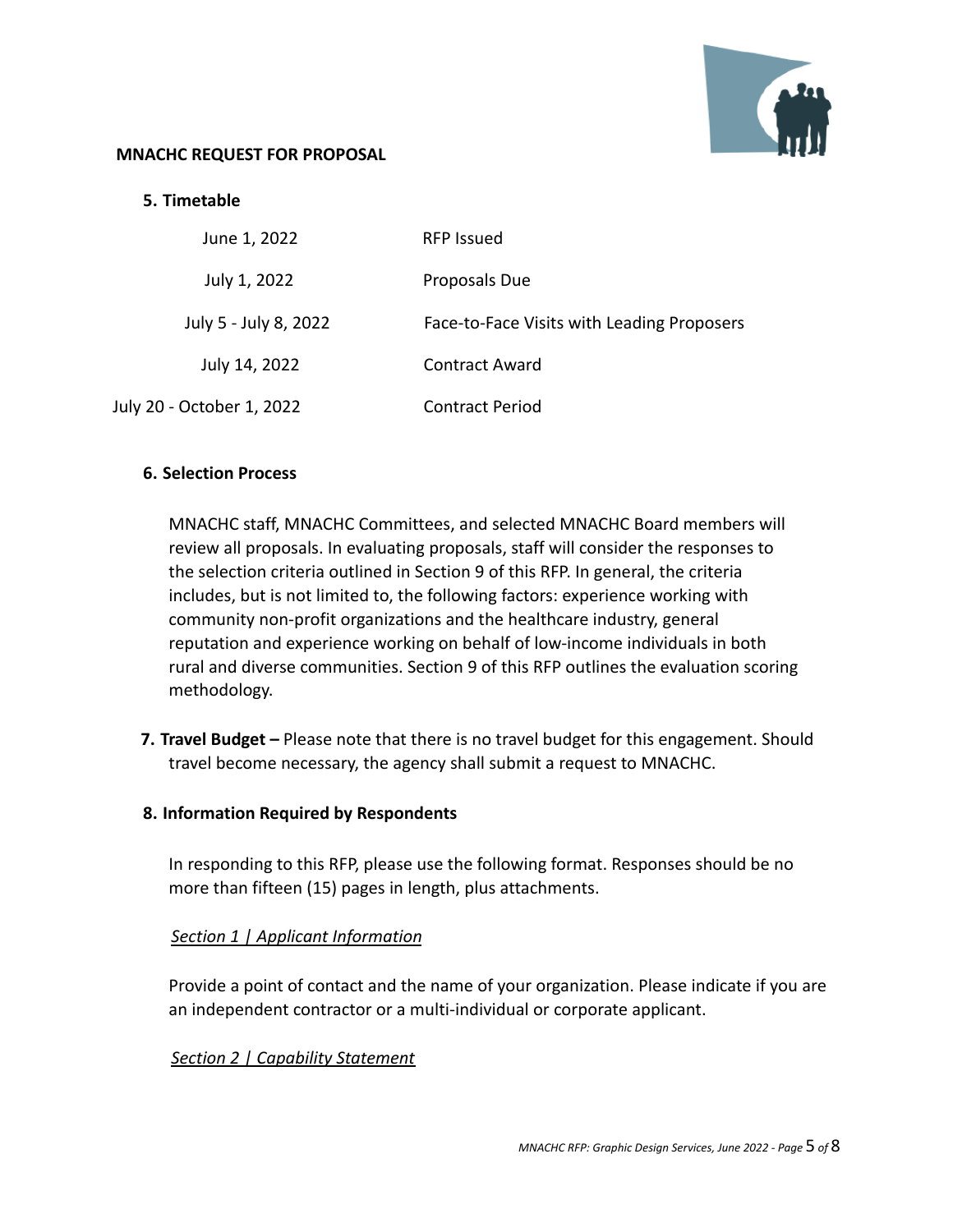

Provide a statement that demonstrates your (or your organization's) ability to deliver services outlined in #3 (Scope of Services) above. Specifically: demonstrated ability to create accessible graphics for multiple products and user-friendly templates.

## *Section 3 | Work Samples*

Provide an overview and description of relevant past projects and 2-3 examples of prior work with a description of what information was provided by the client to influence the end result.

## *Section 4 | Staffing Plan & Resumes*

Identify the person or persons who will work on the project, their role, and attach their current resume/Curriculum Vitae (CV).

#### *Section 5 | Budget*

Proposals shall clearly state all fees and expenses to be charged in the performance of all services:

- a. If based on an hourly rate, provide the hourly rates to be charged for each individual who would be assigned projects and a general description of how billable hours will be allocated among key personnel. Or provide a blended rate for the delivery of all services. Also, please indicate if this hourly amount incorporates any discount from standard rates.
- b. Provide an explanation if fees will be calculated on any other basis (project-based). Itemize the type of expenses (other than fees) for which you would seek reimbursement.
- c. It is anticipated that a maximum not to exceed the amount will be established for these services.

#### *Section 6 | References*

Please provide the names of two references for whom you have worked on similar projects. Include the current contact information for each reference.

#### **9. Evaluation Criteria**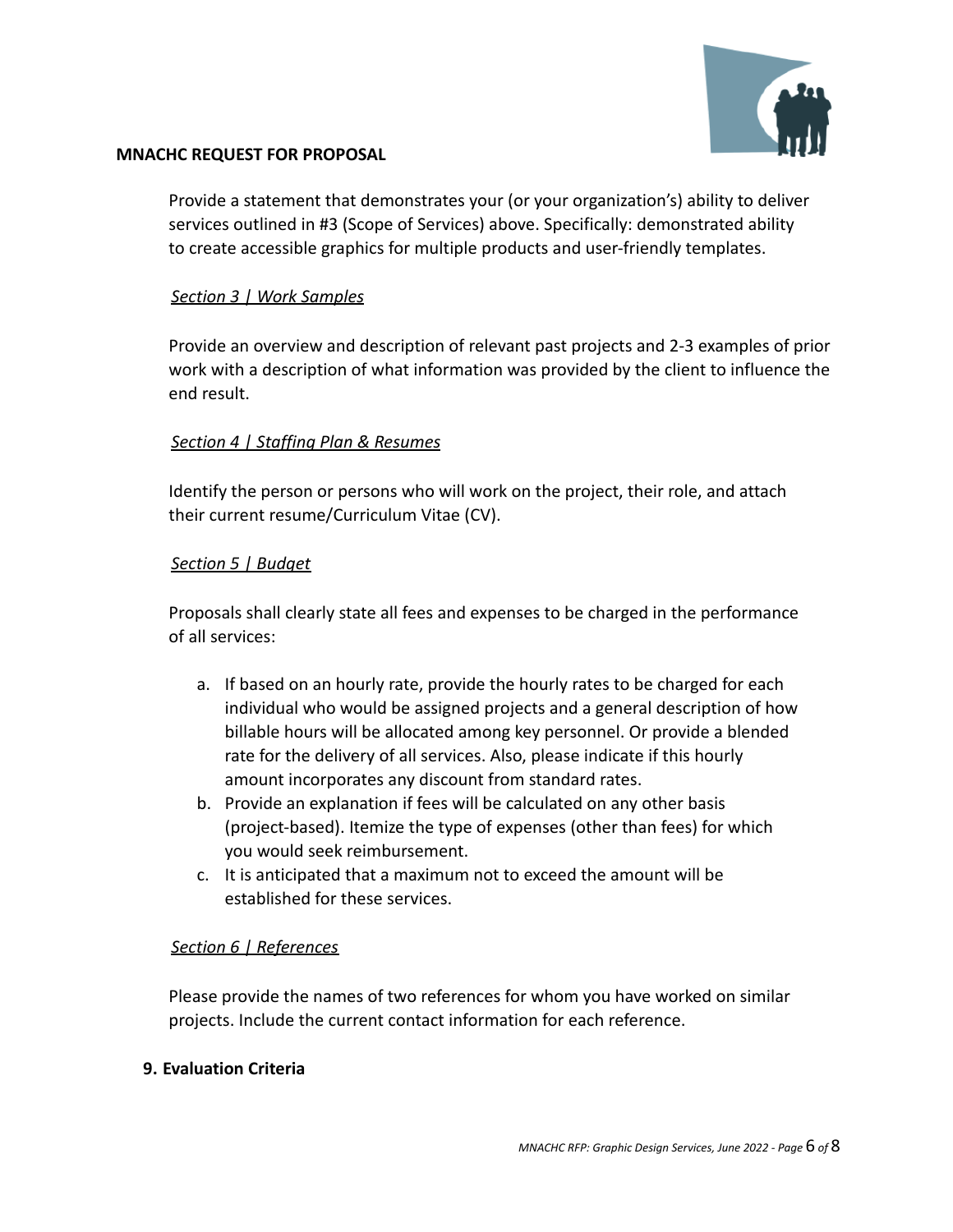

| <b>Selection</b><br><b>Domain</b> | <b>Criteria</b><br>To earn full points in each domain, applicant must demonstrate:                                                                                                                                                             | <b>Points</b> |
|-----------------------------------|------------------------------------------------------------------------------------------------------------------------------------------------------------------------------------------------------------------------------------------------|---------------|
| Capability<br>Statement           | Statement that demonstrates your (or your organization's ability<br>to deliver services outlined in #3 (Scope of Services) above. This<br>shall include expertise and experience in developing strategically<br>designed and branded products. | 15            |
| Experience &<br>Education         | Resumes/CV demonstrates tenure, professional experience and/or<br>education that reflect knowledge and ability in graphic design<br>services.                                                                                                  | 10            |
| <b>Work Samples</b>               | Demonstrate strong design skills that accurately reflect an<br>organization's mission and values as evidenced by sample<br>graphics.                                                                                                           | 30            |
| Number of<br><b>Hours</b>         | Indicate how many hours of time devoted to MNACHC for this<br>scope.                                                                                                                                                                           | 10            |
| Face-to-Face<br>Meeting           | Evaluation of face-to-face meeting with MNACHC staff and Executive<br>Committee                                                                                                                                                                | 15            |
| Equity<br>Statement               | Certified as a Small business, WOB or MOB.                                                                                                                                                                                                     | 20            |
|                                   | <b>TOTAL</b>                                                                                                                                                                                                                                   | 100           |

#### **10. Proposal Submission**

Questions regarding this RFP shall be e-mailed to Sara Bolnick, Director of Communications and Partnerships at [sara.bolnick@mnachc.org](mailto:sara.bolnick@mnachc.org) or Jonathan Watson, CEO, at jonathan.watson@mnachc.org.

Submissions shall be e-mailed to **BOTH**:

Jonathan Watson jonathan.watson@mnachc.org

Sara Bolnick sara.bolnick@mnachc.org